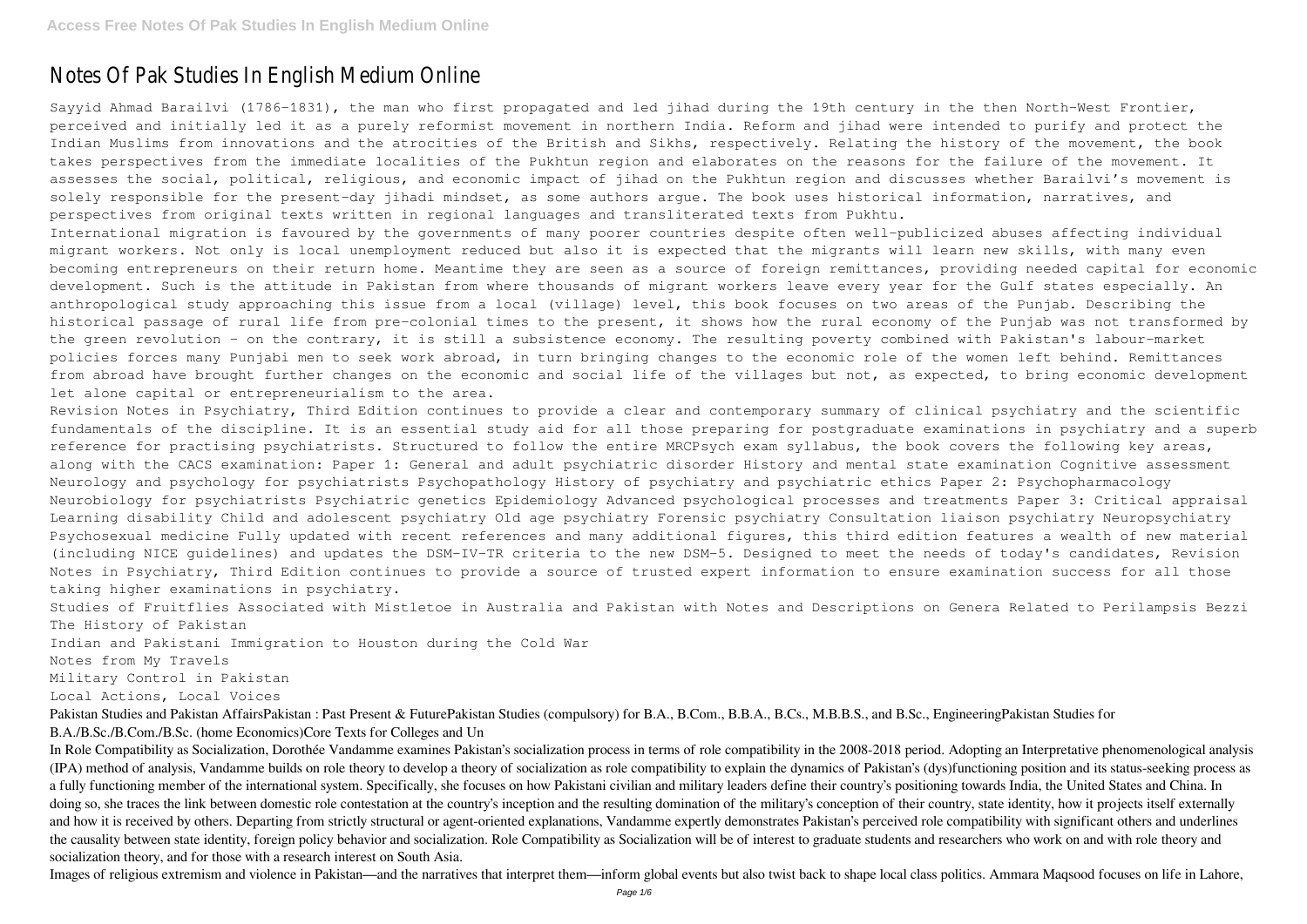where she untangles these narratives to show how central they are for understanding competition between middle-class groups.

How to Avoid a Climate Disaster Material Cultures of Psychiatry Pakistan, Some Notes Studies in History and Politics

Understanding Pakistan

A History of Pakistan's Religious Minorities

The education of young people is context bound. This edited volume explores the contexts that characterise South and South East Asia and their influence on social studies education. There is not a single context across this broad geographical expanse, rather different religions, different political systems and different values exert influences that create distinctive programmes that characterise different countries. Yet there are also commonalities such as the post-colonial nature of most of the countries portrayed in this book, determined efforts at establishing new national communities and multiple value systems that lead to distinctive local priorities. There are also voices of resistance in these chapters, recognising the realities of local contexts but also recognising the need for change. Social studies education in these contexts may well be descended from its origins in North America, but in South and South Asian contexts, it has taken on new purposes, new forms and new values. Education researchers, policymakers and postgraduate students in comparative education will find the volume useful in its exploration and comparison of the social studies curricular and reforms that shaped them.

Over the last fifteen years, Pakistan has come to be defined exclusively in terms of its struggle with terror. But are ordinary Pakistanis extremists? And what explains how Pakistanis think? Much of the current work on extremism in Pakistan tends to study extremist trends in the country from a detached position—a top-down security perspective, that renders a one-dimensional picture of what is at its heart a complex, richly textured country of 200 million people. In this book, using rigorous analysis of survey data, in-depth interviews in schools and universities in Pakistan, historical narrative reporting, and her own intuitive understanding of the country, Madiha Afzal gives the full picture of Pakistan's relationship with extremism. The author lays out Pakistanis' own views on terrorist groups, on jihad, on religious minorities and non-Muslims, on America, and on their place in the world. The views are not radical at first glance, but are riddled with conspiracy theories. Afzal explains how the two pillars that define the Pakistani state—Islam and a paranoia about India—have led to a regressive form of Islamization in Pakistan's narratives, laws, and curricula. These, in turn, have shaped its citizens' attitudes. Afzal traces this outlook to Pakistan's unique and tortured birth. She examines the rhetoric and the strategic actions of three actors in Pakistani politics—the military, the civilian governments, and the Islamist parties—and their relationships with militant groups. She shows how regressive Pakistani laws instituted in the 1980s worsened citizen attitudes and led to vigilante and mob violence. The author also explains that the educational regime has become a vital element in shaping citizens' thinking. How many years one attends school, whether the school is public, private, or a madrassa, and what curricula is followed all affect Pakistanis' attitudes about terrorism and the rest of the world. In the end, Afzal suggests how this beleaguered nation—one with seemingly insurmountable problems in governance and education—can change course.

Volumes in the Trends in Linguistics. Documentation series focus on the presentation of linguistic data. The series addresses the sustained interest in linguistic descriptions, dictionaries, grammars and editions of under-described and hitherto undocumented languages. All world-regions and time periods are represented. Pakistan Under Siege

Role Compatibility as Socialization

**Dictionary** 

Diary, Notes, and Correspondence of Hector Bolitho

Pakistan Studies and Pakistan Affairs

Pakistan Studies Textbooks from Pakistan: New millennium introduction to Pakistan Studies (compulsory)

*This volume examines the role of the military, the most influential actor in Pakistan, and challenges conventional wisdom on the causes of political instability in this geographically important nuclear state. It rejects views that ethnic and religious cleavages and perceived economic or political mismanagement by civilian governments triggers military intervention in Pakistan. The study argues instead that the military intervenes to remove civilian governments where the latter are perceived to be undermining the military's institutional interests. Mazhar Aziz shows that the Pakistani military has become a parallel state, and given the extent of its influence, will continue to define the nature of governance within the polity. Overall, Military Control in Pakistan is a timely reminder and an important resource for both scholars and policy makers, clearly demonstrating the need to refocus attention on the problem of an influential military whilst drawing appropriate conclusions about issues ranging from democratic norms, political representation and civilian-military relations.*

*In the early years of the Cold War, the United States mounted expansive public diplomacy programs in the Global South, including initiatives with the recently partitioned states of India and Pakistan. U.S. operations in these two countries became the second- and fourth-largest in the world, creating migration links that resulted in the emergence of American universities, such as the University of Houston, as immigration hubs for the highly selective, student-led South Asian migration stream starting in the 1950s. By the late twentieth century, Houston's South Asian community had become one of the most prosperous in the metropolitan area and one of the largest in the country. Mining archives and using new oral histories, Uzma Quraishi traces this pioneering community from its midcentury roots to the early*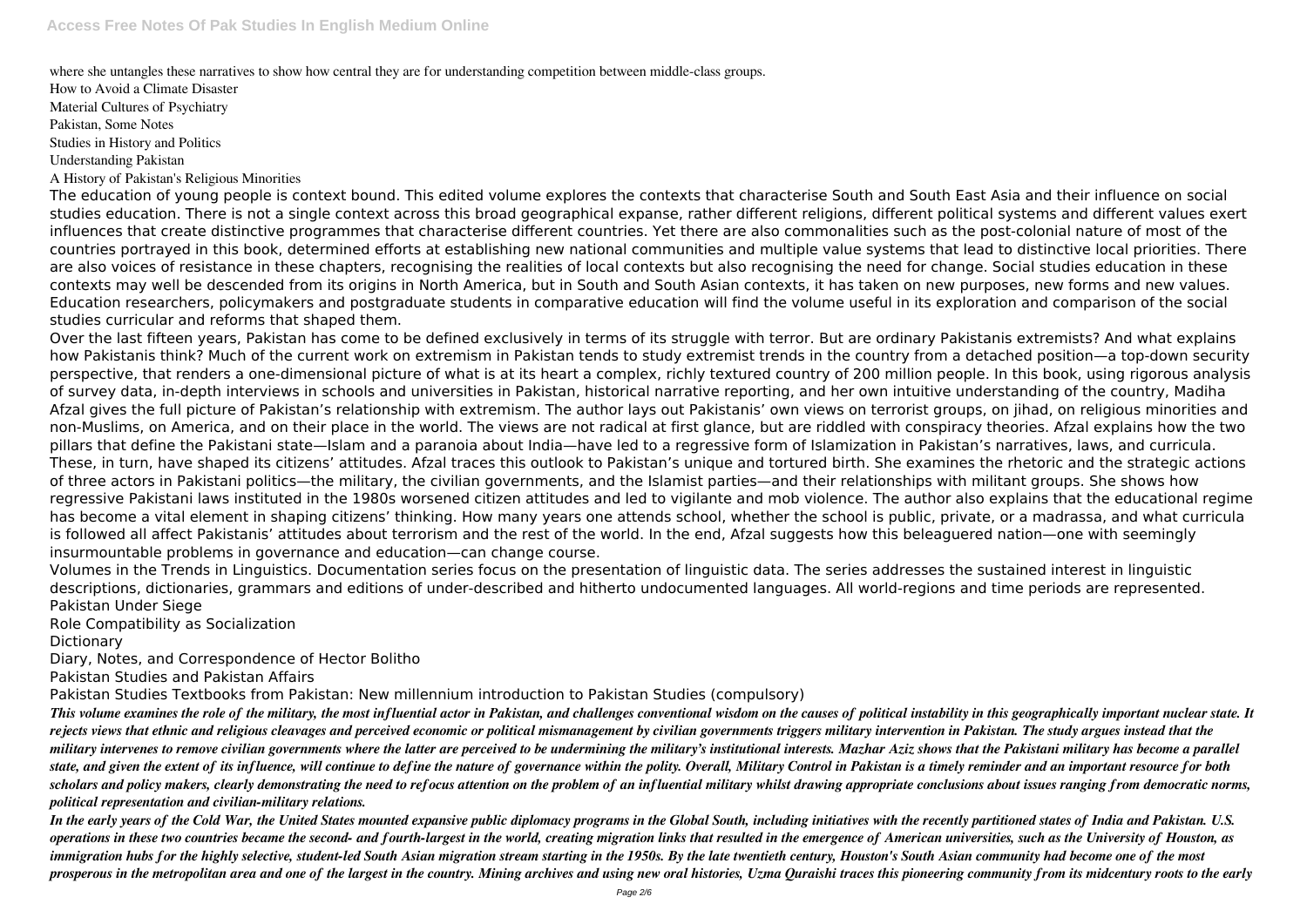*twenty-first century, arguing that South Asian immigrants appealed to class conformity and endorsed the model minority myth to navigate the complexities of a shifting Sunbelt South. By examining Indian and Pakistani immigration to a major city transitioning out of Jim Crow, Quraishi reframes our understanding of twentieth-century migration, the changing character of the South, and the tangled politics of race, class, and ethnicity in the United States.*

*This text covers the syllabi prescribed by the major public sector universities in Pakistan. The book provides a complete overview of the historical background and political development of Pakistan, the breakup of 1971, and the nuclearization of Pakistan. The foreign relations section deals with the role of world powers during the wars fought by Pakistan and Pakistan's relations with South Asian and Middle Eastern countries. The economy and culture of Pakistan are also covered in great detail.*

*Irrational Fears and the Strategic Abuse of Nationalist Pride*

*Secularizing Islamists?*

*Countering Violent Estremism in Pakistan*

*Revision Notes in Psychiatry, Third Edition*

*Extremism, Society, and the State*

#### *Pakistan Journal of American Studies*

*The greatest travail to be undertaken by writers is that of the official biographer. In 1952, Beverly Nichols suggested Hector Bolitho, the New Zealand born biographer of Prince Albert, as the person best suited to write the biography of Pakistans founder, Mohammad Ali Jinnah, the Quaid-i-Azam and first Governor-General. Hector Bolithos Jinnah: Creator of Pakistan (1954) became his most celebrated and influential book. Frustrated however, at what he was not allowed to write orinclude, Bolitho preserved for scholars the first draft of his biography, his diary and notes, his correspondence with Government of Pakistan functionaries and highly placed individuals in Britain, India and Pakistan who had known Jinnah personally, and the English and American reviews of the bookspublished version. All of this material is present in this volume, In Quest of Jinnah which gives not only a stereovision of the original published version, but offers fresh and authentic insights into the personality and politics of Mohammed Ali Jinnah. It is a very rare phenomenon when the earlier version of a biography is preserved for comparison with the later published version. To compile and edit such a vast volume of valuable material, an extraordinary scholar of Jinnahand Pakistan Studies was required. Professor Sharif al Mujahid the founding Director of the Quaid-i-Azam Academy, doyen of Jinnah scholars in Pakistan and author of Jinnah Studies in Interpretation (1981), not only retrieved the material present in this volume but very carefully and meticulouslyedited it, to create a user-friendly volume for both the scholar and the general reader.*

*In the past, our ideas of psychiatric hospitals and their history have been shaped by objects like straitjackets, cribs, and binding belts. These powerful objects were often used as a synonym for psychiatry and the way psychiatric patients were treated, yet very little is known about the agency of these objects and their appropriation by staff and patients. By focusing on material cultures, this book offers a new perspective on the history of psychiatry: it enables a narrative in which practicing psychiatry is part of a complex entanglement in which power is constantly negotiated. Scholars from different academic disciplines show how this material-based approach opens up new perspectives on the agency and imagination of men and women inside psychiatry.*

*Nationalism was declared to be dead too early. A postnational age was announced, and liberalism claimed to have been victorious by the end of the Cold War. At the same time postnational order was proclaimed in which transnational alliances like the European Union were supposed to become more important in international relations. But we witnessed the rise a strong nationalism during the early 21st century instead, and right wing parties are able to gain more and more votes in elections that are often characterized by nationalist agendas. This volume shows how nationalist dreams and fears alike determine politics in an age that was supposed to witness a rather peaceful coexistence by those who consider transnational ideas more valuable than national demands. It will deal with different case studies to show why and how nationalism made its way back to the common consciousness and which elements stimulated the re-establishment of the aggressive nation state. The volume will therefore look at the continuities of empire, actual and imagined, the role of "foreign-" and "otherness" for nationalist narratives, and try to explain how globalization stimulated the rise of 21st century nationalisms as well. Background Notes, Pakistan*

*Nationalism in a Transnational Age*

*Background Notes*

*His Movement and Legacy from the Pukhtun Perspective*

*In Quest of Jinnah*

*The Indo-Aryan Languages*

*The war of 1971 that created Bangladesh was the most significant geopolitical event in the Indian subcontinent since partition in 1947. It tilted the balance of power between India and Pakistan steeply in favor of India. Srinath Raghavan contends that the crisis and its cast of characters can be understood only in a wider international context.*

*The Indo-Aryan languages are spoken by at least 700 million people throughout India, Pakistan, Bangladesh, Nepal, Sri Lanka and the Maldive Islands. They have a claim to* areat antiquity, with the earliest Vedic Sanskrit texts dating to the end of the second millennium B.C. With texts in Old Indo-Aryan, Middle Indo-Aryan and Modern Indo-*Aryan, this language family supplies a historical documentation of language change over a longer period than any other subgroup of Indo-European. This volume is divided into two main sections dealing with general matters and individual languages. Each chapter on the individual language covers the phonology and grammar (morphology and syntax) of the language and its writing system, and gives the historical background and information concerning the geography of the language and the number of its*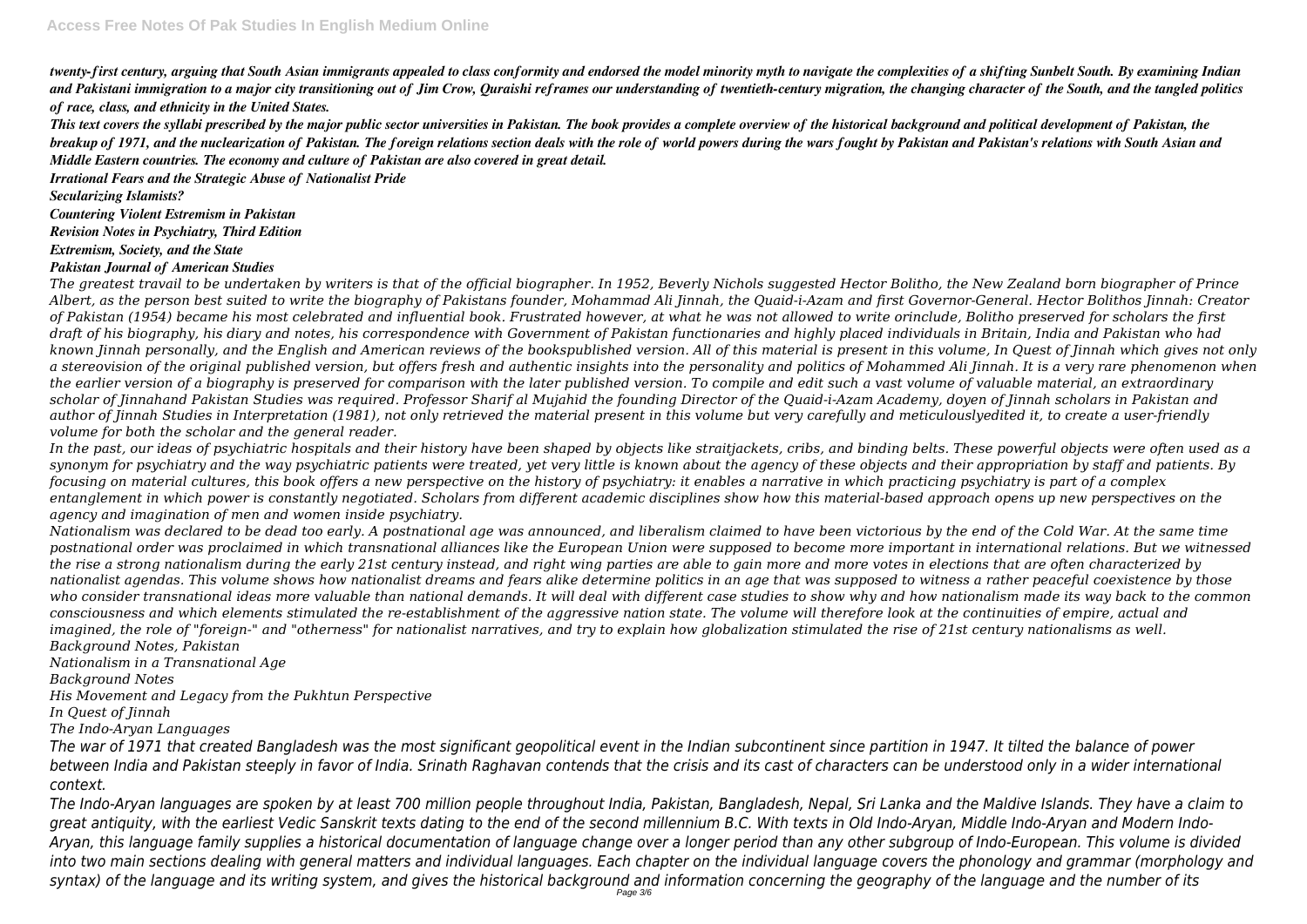## *speakers.*

*From the ever-intriguing and appealing actress Angelina Jolie comes the personal journals she compiled while performing humanitarian relief efforts in such countries as Sierra Leone and Tanzania, Pakistan and Cambodia. Three years ago, award-winning actress Angelina Jolie took on a radically different role as a Goodwill Ambassador for the UN High Commissioner for Refugees (UNHCR). Here are her memoirs from her journeys to Sierra Leone, Tanzania, Pakistan, Cambodia, and Ecuador, where she lived and worked and gave her heart to those who suffer the world's most shattering violence and victimization. Here are her revelations of joy and warmth amid utter destitution...compelling snapshots of courageous and inspiring people for whom survival is their daily workŠand candid notes from a unique pilgrimage that completely changed the actress's worldview—and the world within herself.*

*Philosophy in Pakistan*

*Subsistence Economy and the Effects of International Migration*

*Pakistan Studies (compulsory) for B.A., B.Com., B.B.A., B.Cs., M.B.B.S., and B.Sc., Engineering*

*Contemporary Issues in Pakistan Studies*

# *Notes on Linguistics*

## *The Solutions We Have and the Breakthroughs We Need*

With each passing day, Pakistan becomes an even more crucial player in world affairs. Home of the world's second-largest Muslim population, epicenter of the global jihad, location of perhaps the planet's most dangerous borderlands, and armed with nuclear weapons, this South Asian nation will go a long way toward determining what the world looks like ten years from now. The Future of Pakistan presents and evaluates several scenarios for how the country will develop, evolve, and act in the near future, as well as the geopolitical implications of each. Led by renowned South Asia expert Stephen P. Cohen, a team of authoritative contributors looks at several pieces of the Pakistan puzzle. The book begins with Cohen's broad yet detailed overview of Pakistan, placing it within the context of current-day geopolitics and international economics. Cohen's piece is then followed by a number of shorter, more tightly focused essays addressing more specific issues of concern. Cohen's fellow contributors hail from America, Europe, India, and Pakistan itself, giving the book a uniquely international and comparative perspective. They address critical factors such as the role and impact of radical groups and militants, developments in specific key regions such as Punjab and the rugged frontier with Afghanistan, and the influence of—and interactions with—India, Pakistan's archrival since birth. The book also breaks down relations with other international powers such as China and the United States. The all-important military and internal security apparatus come under scrutiny, as do rapidly morphing social and gender issues. Political and party developments are examined along with the often amorphous division of power between Islamabad and the nation's regions and local powers. Uncertainty about Pakistan's trajectory persists. The Future of Pakistan helps us understand the current circumstances, the relevant actors and their motivation, the critical issues at hand, the different outcomes they might produce, and what it all means for Pakistanis, Indians, the United States, and the entire world. Praise for the work of Stephen P. Cohen The Idea of Pakistan: "The intellectual power and rare insight with which Cohen breaks through the complexity of the subject rivals that of classics that have explained other societies posting a comparable challenge to understanding."— Middle East Journal India: Emerging Power: "In light of the events of September 11, 2001, Cohen's perceptive, insightful, and balanced account of emergent India will be essential reading for U.S. foreign policymakers, scholars, and informed citizens."— Choice

#1 NEW YORK TIMES BEST SELLER • In this urgent, authoritative book, Bill Gates sets out a wide-ranging, practical—and accessible—plan for how the world can get to zero greenhouse gas emissions in time to avoid a climate catastrophe. Bill Gates has spent a decade investigating the causes and effects of climate change. With the help of experts in the fields of physics, chemistry, biology, engineering, political science, and finance, he has focused on what must be done in order to stop the planet's slide to certain environmental disaster. In this book, he not only explains why we need to work toward net-zero emissions of greenhouse gases, but also details what we need to do to achieve this profoundly important goal. He gives us a clear-eyed description of the challenges we face. Drawing on his understanding of innovation and what it takes to get new ideas into the market, he describes the areas in which technology is already helping to reduce emissions, where and how the current technology can be made to function more effectively, where breakthrough technologies are needed, and who is working on these essential innovations. Finally, he lays out a concrete, practical plan for achieving the goal of zero emissions—suggesting not only policies that governments should adopt, but what we as individuals can do to keep our government, our employers, and ourselves accountable in this crucial enterprise. As Bill Gates makes clear, achieving zero emissions will not be simple or easy to do, but if we follow the plan he sets out here, it is a goal firmly within our reach.

Secularizing Islamists? provides an in-depth analysis of two Islamist parties in Pakistan, the highly influential Jama'at-e-Islami and the more militant Jama'at-ud-Da'wa, widely blamed for the November 2008 terrorist attack in Mumbai, India. Basing her findings on thirteen months of ethnographic work with the two parties in Lahore, Humeira Iqtidar proposes that these Islamists are involuntarily facilitating secularization within Muslim societies, even as they vehemently oppose secularism. This book offers a fine-grained account of the workings of both parties that challenges received ideas about the relationship between the ideology of secularism and the processes of secularization. Iqtidar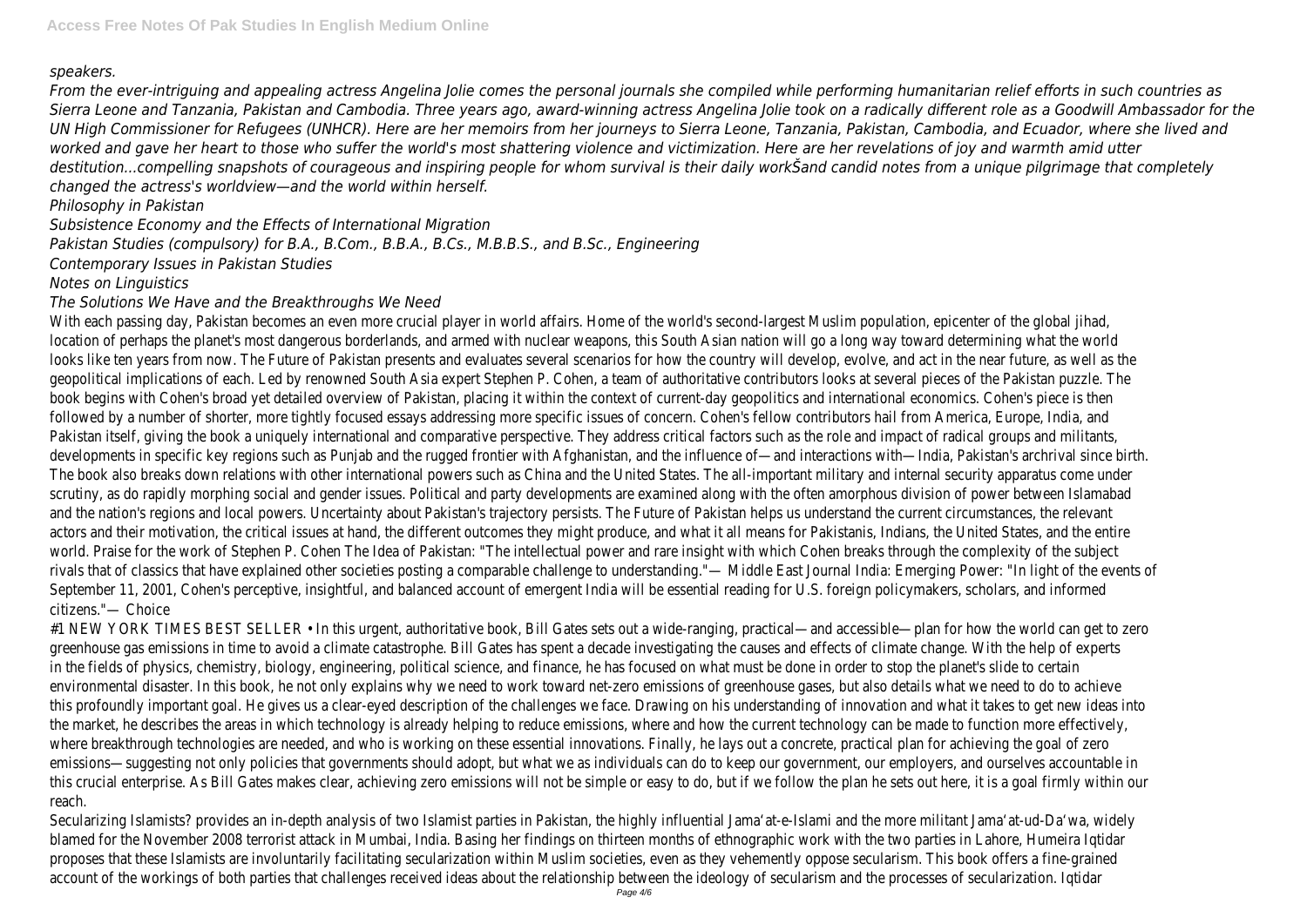particularly illuminates the impact of women on Pakistani Islamism, while arguing that these Islamist groups are inadvertently supporting secularization by forcing a critical engagement with the place of religion in public and private life. She highlights the role that competition among Islamists and the focus on the state as the center of their activity plays in assisting secularization. The result is a significant contribution to our understanding of emerging trends in Muslim politics. The Case of Pakistan

Redefining the Immigrant South 1971

### The Parallel State

#### Secondary Social Studies for Pakistan

A history of the Indo-Muslim nation proves an overview of the area, a discussion of the pre-Pakistan history of the region, the coming of Islam, and the political history of the nation from independence throught the 2008 elections.

Understanding Pakistan: Emerging Voices from India is the outcome of a national seminar for research scholars on Pakistan organized by the Centre for Pakistan Studies at the MMAJ Academy of International Studies, Jamia Millia Islamia, New Delhi. The aim of the seminar was to explore how young minds in India view Pakistan, the quintessential 'enemy' country or the 'other' of India. The range of topics included issues related to Pakistan's politics, economy, popular culture, education, environment, sectarian divide, minorities, policy towards Jammu & Kashmir and foreign relations. The established academic discourse on Pakistan in India is largely dominated by concerns linked to security threats emanating from within Pakistan. Due to this overemphasis on security-related issues, Indian scholarship on Pakistan is considered to be highly subjective and partisan. However, in this volume, most of the young scholars distance themselves from the main thrust of Indian scholarship on Pakistan and provide a fresh perspective on Pakistan which can potentially rupture the established tradition of Indian scholarship on Pakistan. Hopefully, it will be these scholars who in the near future will be at the forefront of emerging scholarship on Pakistan in India.

This book identifies and analyzes the impact of the various ways in which local people are responding, taking stands, recapturing their culture, and saying 'stop' to the violent extremism that has manifested over the past decade (even longer) in Pakistan. Local groups throughout Pakistan are engaging in various kinds of social negotiations and actions to lessen the violence that has plagued the country since the 1979 Soviet invasion of Afghanistan which let loose abarrage of violence that overflowed into its borders. In so many ways, Pakistanis are engaging in powerful actions that transform how people think about their own society, impeding extremists' rants while acting on 'envisioning alternative futures'. This book, hence, focuses on finding the sparks ofhope that local people are creating to counter violent extremism based on close ethnographic study of ground realities about not only what people are doing but why they are selecting these kinds of actions, how they are creating alternative narratives about culture and identity, and their vision of a future without violence. This book is also designed to celebrate what is flourishing in cultural performances, music, social activism, and the like in Pakistan today because of people's commitmentto take stands against extremism.

Visits with Refugees in Africa, Cambodia, Pakistan and Ecuador

Social Studies Education in South and South East Asian Contexts

A Grammar and Dictionary of Indus Kohistani: Dictionary

Emerging Voices from India

The Future of Pakistan

The New Pakistani Middle Class

Volume 1 of A Grammar and Dictionary of Indus Kohistani contains around 8000 lemmata, many of which are supplemented with parallels from adiacent dialects, from other Dardic, from Nuristani, Indo-Arvan, Iranian, Dravidian Munda languages, and from Burushaski. The lemmata have been, wherever possible, provided with information about their origin, and they are connected by numerous cross-references. Since Indus Kohistani is a pitch accent lan with complicated rules governing the behaviour of the two pitch accents in compounding, derivation, and inflexion, the lemmata are not only marked with their appropriate pitch accents, but the behaviour of the accents (cha shift) is illustrated with a large number of inflected forms and cross-references. And since Indus Kohistani has a rich (and frequently irregular) inner and outer conjugation, most verbs are provided with many finite and p addition, the dictionary contains two indexes (English - Indus Kohistani and Old Indo-Aryan - Indus Kohistani), and lists with place and clan names, names of the months, etc. In recent years Pakistan has emerged as a strategic player on the world stage—both as a potential rogue state armed with nuclear weapons and as an American ally in the war against terrorism. But our understanding of this c superficial. To probe beyond the headlines, Stephen Cohen, author of the prize-winning India: Emerging Power, offers a panoramic portrait of this complex country—from its origins as a homeland for Indian Muslims to a militarydominated state that has experienced uneven economic growth, political chaos, sectarian violence, and several nuclear crises with its much larger neighbor, India. Pakistan's future is uncertain. Can it fulfill its community of nations as a moderate Islamic state, at peace with its neighbors, or could it dissolve completely into a failed state, spewing out terrorists and nuclear weapons in several directions? The Idea of Pakistan wil